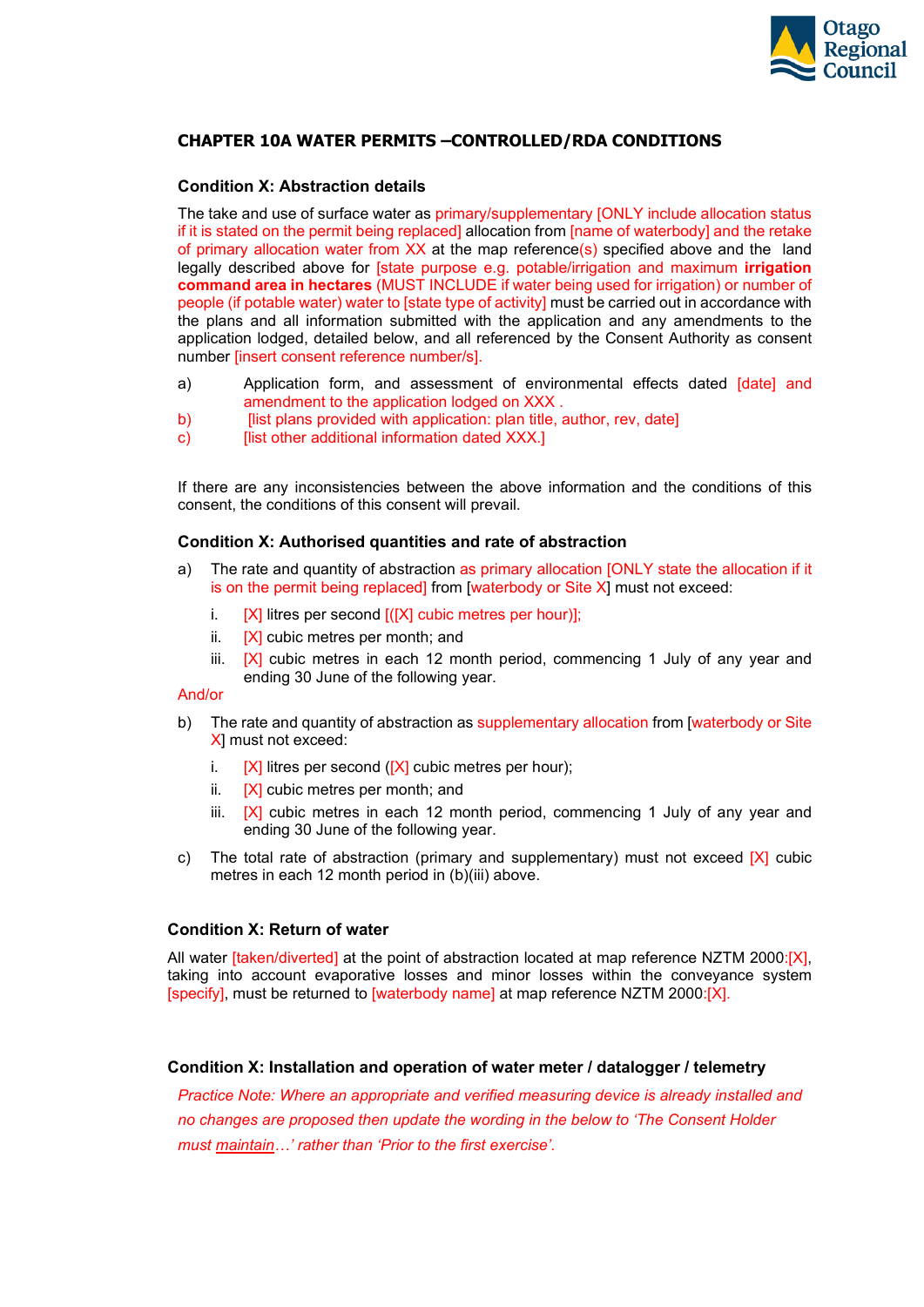

- a) [where a clamp on meter is to be used alternative condition needed where a flow rig is to be used] The Consent Holder must, before the first exercise of this consent install an easily accessible straight pipe(s), with no fittings or obstructions that may create turbulent flow conditions, of a length at least [insert length – this is typically 15 X pipe diameter], at [insert location].
- b) Prior to the first exercise of this consent, the Consent Holder must install a:
	- i. Water meter(s) which will measure the rate and the volume of water taken to within an accuracy of  $[-1]$  5% (for piped takes) or  $+/-10$ % (for open channel) over the meter's nominal flow range] at [insert location – this could state at a location(s) that will ensure the total take of water is measured]. The water meter must be capable of output to a datalogger.
	- ii. [If a datalogger is required  $-$  DELETE IF NOT REQUIRED-required for most] a datalogger(s) that time stamps a pulse from the flow meter at least once every 15 minutes and have the capacity to hold at least twelve months data of water taken.
	- iii.  $[$ if telemetry is required -required for most delete otherwise] a telemetry unit which sends all of the data to the Consent Authority.
- c)  $\frac{1}{2}$  [if only a meter is required takes of 5 l/s or less delete otherwise] The Consent Holder must maintain a record of the total volume of water abstracted each[day/week/year (cubic metres) over [insert period of time, e.g. over the water year]. A copy of that record must be supplied to the Consent Authority by [31 July] each year and any time upon request.
- d) **If a data logger is required takes of 5 L/s or less or those that have a telemetry** exemption delete otherwise] The Consent Holder must provide records from the datalogger electronically to the Consent Authority at annual intervals by 31 July each year and at any time upon request. Data must be provided electronically giving the date, time and flow rates in [no more than 15-minute increments] of water.
- e) **If telemetry is required delete otherwise** The Consent Holder must provide telemetry data once daily to the Consent Authority. The Consent Holder must ensure data compatibility with the Consent Authority's time-series database and conform with Consent Authority's data standards.
- f) Within 20 working days of the installation of the water meter / datalogger/ telemetry unit, any subsequent replacement of the water meter / datalogger/ telemetry unit and at five yearly (electromagnetic only)/Annually (clamp on ultrasonic)/ five yearly (built in ultrasonic) Mechanical water meters once a year if over 10 l/s or every two years if under 10 l/s intervals thereafter, and at any time when requested by the Council, the Consent Holder must provide written certification to the Consent Authority signed by a suitably qualified person certifying, and demonstrating by means of a clear diagram, that:
	- i. Each device is installed in accordance with the manufacturer's specifications;
	- ii. Data from the recording device can be readily accessed and/or retrieved in accordance with the conditions above; and
	- iii. that the water meter has been verified as accurate.
- g) The water meter / datalogger / telemetry unit must be installed and maintained throughout the duration of the consent in accordance with the manufacturer's instructions.
- h) All practicable measures must be taken to ensure that the water meter and recording device(s) are fully functional at all times.
- i) The Consent Holder must report any malfunction of the water meter / datalogger/ telemetry unit to the Consent Authority within 5 working days of observation of the malfunction. The malfunction must be repaired within [10] working days of observation of the malfunction or within a timeframe agreed with the Consent Authority in writing and the Consent Holder must provide proof of the repair, including photographic evidence, to the Consent Authority within 5 working days of the completion of repairs.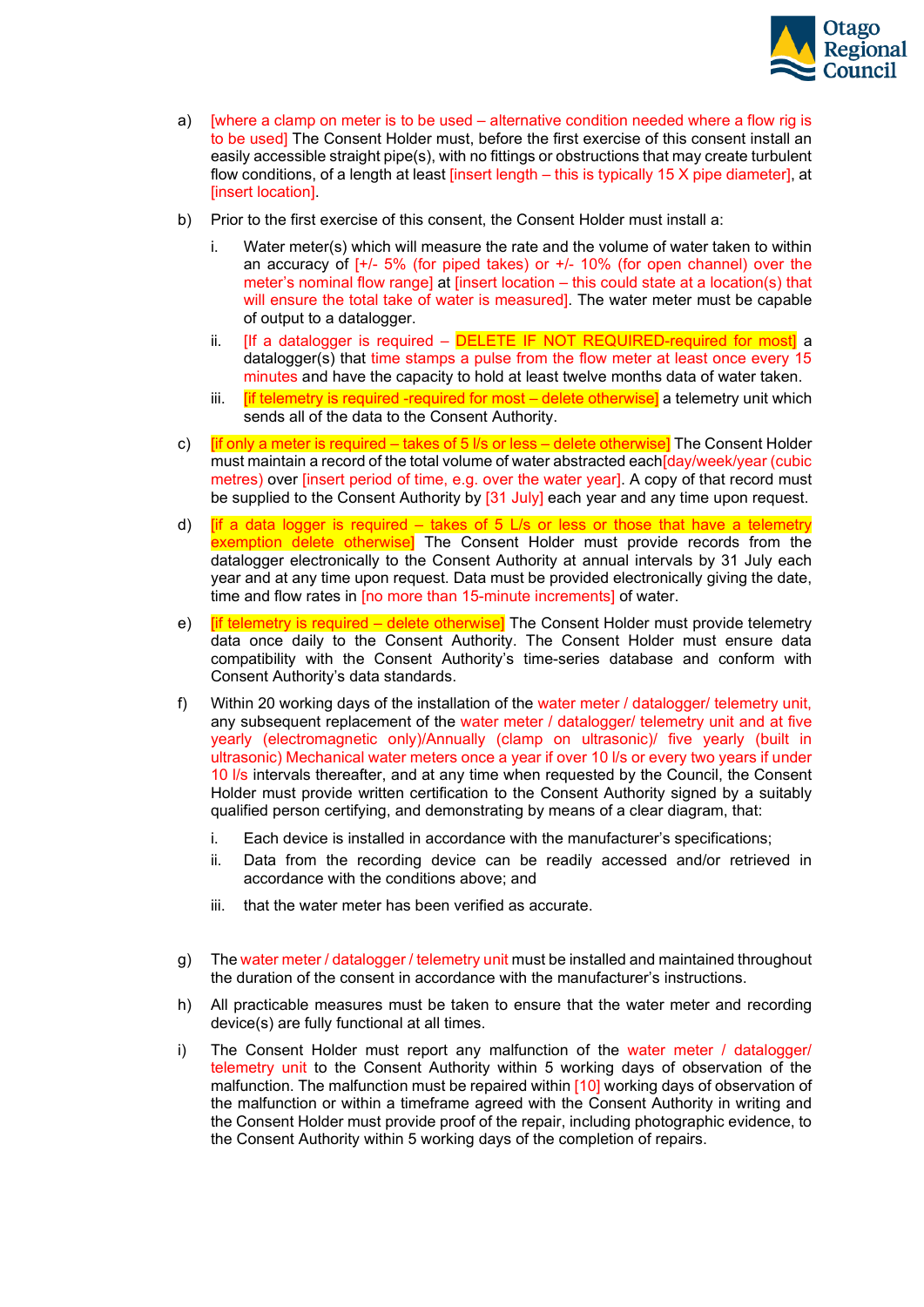

Photographs must be in colour and be no smaller than 200 x 150 millimetres in size and be in [JPEG or specify other acceptable form] form.

*Note: the water meter, [data logger and telemetry unit] should be safely accessible by the Consent Authority and its contractors at all times. The Water Measuring Device Verification Form and Calibration Form are available on the Consent Authority's website.*

### **THIS CONDITION APPLIES TO VITICULTURE/ORCHARDS WHERE MAINLINE IRRIGATION WAS INSTALLED BEFORE 20 MARCH 2020**

### **Condition X: Irrigation requirements**

The Consent Holder must ensure that at all times:

- a) There is no leakage from pipes and structures;
- b) The use of water is confined to targeted areas, [USE IF REQUIRED] as illustrated on the attached plan referenced: [INSERT PLAN REF]; and
- c) That the volume of water used for irrigation does not exceed that required for the soil to reach field capacity and avoids the use of water onto non-productive land such as impermeable surfaces and [insert other areas as relevant to the property]; and
- d) That irrigation to land must not occur when the moisture content of the soils is at or above field capacity; and
- e) That good management practices are used on irrigation land; and
- f) [add specific on-site soil moisture monitoring if required for exceptional reasons].

*Note: Field Capacity is the amount of water that is able to be held in the soil after excess water has run off.*

### **CONDITIONS FOR DEEMED PERMIT REPLACEMENTS WHERE THERE ARE PRIORITIES TO BE CARRIED OVER**

### **Condition X: Upstream permit holders subject to a water permit with a higher right of priority**

The Consent Holder must cease taking water under this consent on, and from, the date and time specified in a written notice issued by a Consent Holder listed in Appendix X to this consent until the end date and time specified in the written notice.

*Note: For the purpose of this condition, written notice is a communication in writing sent to the contact details recorded in the contact management plan and copied to the Consent Authority at compliance@orc.govt.nz and that contains the following detail:*

*(a) The name and consent number of the Consent Holder giving notice;*

*(b) The name and consent number of the Consent Holder required to cease taking water;*

*(c) Date and time of notice issue;*

*(d) An instruction to cease taking water; and*

*(e) A start date and time and end date and time for the cessation; the cessation period must not be longer than 72 hours from when the* 

*cessation commences.*

*(f) A request for cessation can only be made when there is insufficient flow at the point of take of the Consent Holder listed in Appendix X to this consent to exercise their consent.*

### **Condition X: Contact management plan**

The Consent Holder must provide the Consent Authority with a contact management plan within 10 working days of the commencement of this consent. The Consent Holder must maintain the contact management plan. If any of the details in the contact management plan provided to the Consent Authority change, the Consent Holder must provide an updated copy of the contact management plan to the Consent Authority within 10 working days.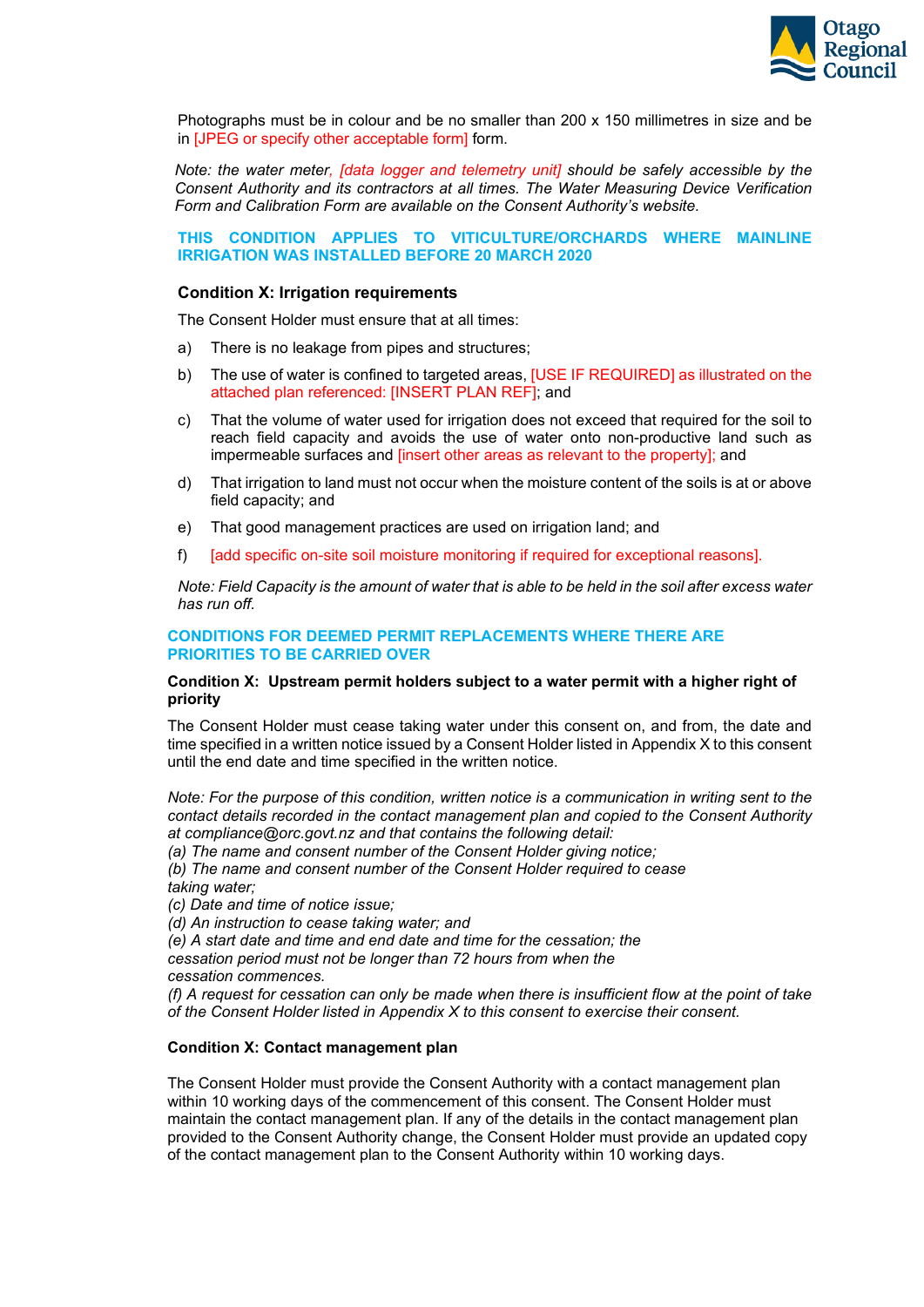

*Note: For the purposes of the contact management plan condition, a contact management plan is a plan that records up to date contact details for the Consent Holder to be served written notice (which may be an email address) and an acknowledgement that the contact details can be provided to a Consent Holder with a higher right of priority by the Consent Authority.*

## Example of Appendix X:

| Name<br><b>Holder</b> | of . | Consent   Water Permit Number   Location of Point of   Map Reference of | take | Point of Take (NZTM<br>2000) |
|-----------------------|------|-------------------------------------------------------------------------|------|------------------------------|
|                       |      |                                                                         |      |                              |
|                       |      |                                                                         |      |                              |

# **Advice note X: For consent holders with higher priority rights**

When the Consent Holder has insufficient flow at their point of take, they may give notice to the Permit Holders listed in Appendix Y to cease taking water.

*Note: Notice means a communication in writing sent to the contact details recorded in the contact management plan and copied to the Consent Authority that contains the following detail:*

*(a) The name and consent number of the Consent Holder giving notice;*

*(b) The name and consent number of the Consent Holder required to cease taking water;*

*(c) Date and time of notice issue;*

*(d) An instruction to cease taking water; and*

*(e) A start date and time and end date and time for the cessation; the cessation period must not be longer than 72 hours from when the cessation commences.*

*Contact details for the Consent Holders listed in Appendix Y will be made available by the Consent Authority upon request.*

## *Example of Appendix Y:*

| Name<br><b>Holder</b> | оf | Consent   Water Permit Number   Location of Point of   Map Reference of | take | Point of Take (NZTM<br>2000) |
|-----------------------|----|-------------------------------------------------------------------------|------|------------------------------|
|                       |    |                                                                         |      |                              |
|                       |    |                                                                         |      |                              |

### **CONDITIONS BELOW MAY BE APPLIED IF AN EXISTING CONDITION OF THE SAME TYPE IS TO BE CARRIED OVER**

## **Condition X: Residual flow/minimum/water rationing conditions**

Add any current residual flow, water rationing, minimum flow condition to the replacement permit

## **Condition X: Fish screen condition or other existing conditions**

Add any current fish screen or other existing conditions from the consent being replaced to the replacement permit.